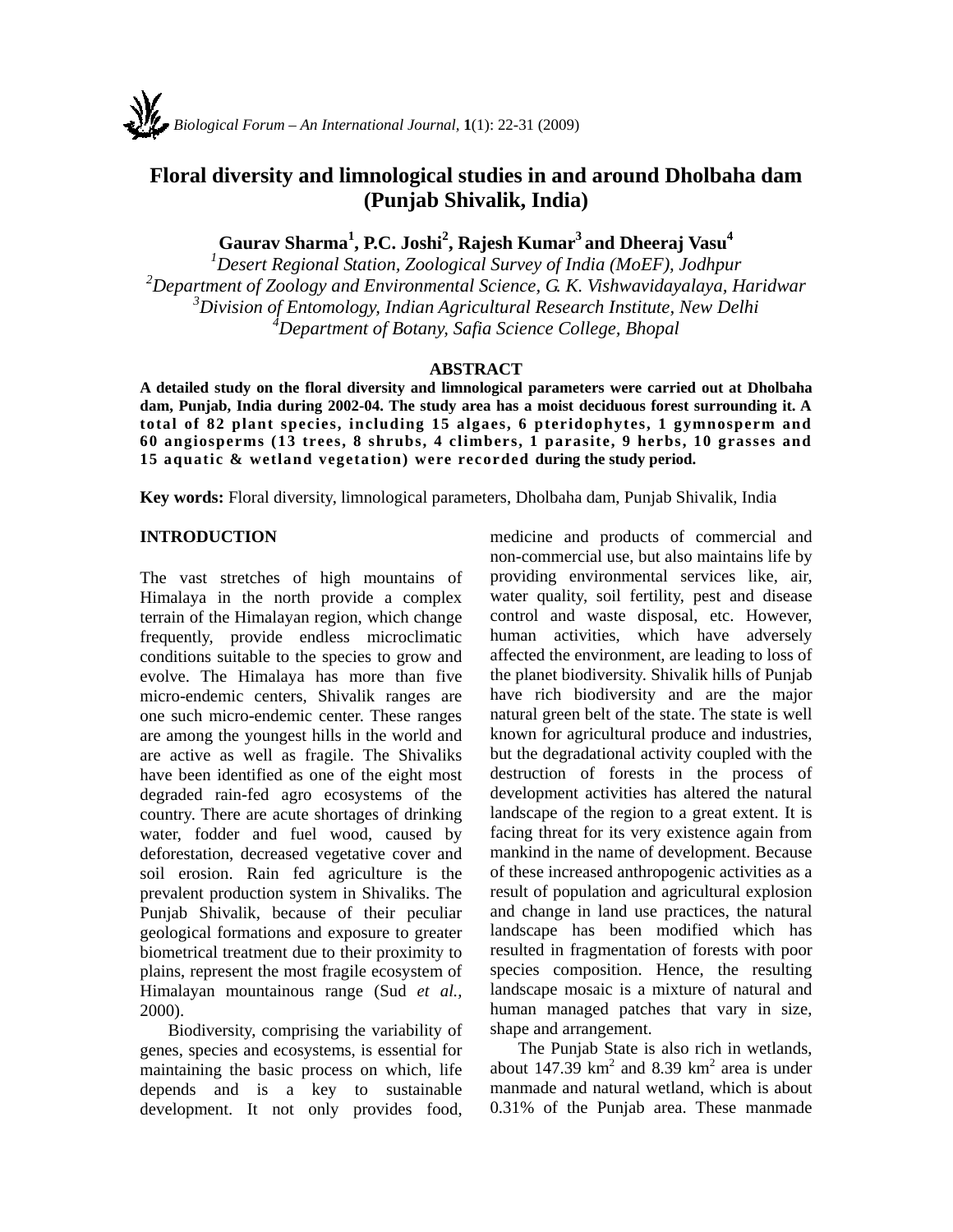dams have played a major role in defining the ecology of rural areas providing natural drainage, acting as ground water rechargers and providing habitat to the local flora and fauna. The drainage channels in the Shivalik range originate on the sloping land in the upper reaches of the watersheds and develop into gullies. A series of such gullies or channels may combine further down to take the form of gorges or ravines. Such ravines merge into seasonal streams towards the lower reaches of a watershed. The main water resources in the area are springs, nallahs, wells, tube-wells and rivers. As many as 17 small dams have been constructed as water harvesting structures in the Punjab Shivalik and the study site, Dholbaha dam is among one of them.

Perusal of literature reveals that no consolidated account is available on the floral diversity and limnological studies of Dholbaha Dam, though Bamber (1916) published work on plants of Punjab, Parker (1956) on forest flora for the Punjab, Sharma and Bir (1978) on flora of Patiala, Sharma (1990) on Punjab plants, Mittal *et al.* (2000) on sustainable resource management in Shivaliks, Alfred and Nandi (2002) on freshwater ecosystems of India, Sud *et al.* (2000) on surface water resources development in Kandi area-Punjab, Annonymous (2003) provided detailed study of Biodiversity in the Shivalik Ecosystem of Punjab and Sharma and Joshi (2007) studied diversity of Odonata (Insecta) from Dholbaha dam. Therefore, the present study makes a modest attempt to explore the existing floral diversity from Dholbaha dam.

#### **MATERIALS AND METHOD**

#### **Study Area**

Dholbaha dam is a man made wetland in village Dholbaha of district Hoshiarpur (Punjab: India), which is a part of Shivalik hills  $(9448.97 \text{ Km}^2)$  of Punjab state and lies between latitude 30°34'10.82" and 32°33'02.96" North and longitude 74°50'30.30" and 76°52'51.26" East. Dholbaha Dam is constructed as under water harvesting structure in the year 1987, for controlling the water, which used to cause heavy loss to the

nearby villages. Dholbaha dam is earth filled dam and area under water is 132 ha. The total catchment area of the Dholbaha dam is 56.14 Km<sup>2</sup> and it is 32 Km from Hoshiarpur town. The Dholbaha dam exists throughout the year although the water level may vary, thus it forms a congenial habitat for large number of aquatic insects and fishes. The prevailing climatic condition in Dholbaha dam is typically sub-tropical and north Indian monsoon type with distinct summer and winter months. The temperature varies between 14°-47°C in summer, where as between 0°-32°C during winter. The southwest monsoon arrives during June and remains till October. The average annual rainfall varies between 400-600 mm. The forest type around Dholbaha dam is moist deciduous. For carrying out the present studies the total reservoir and surroundings were divided into four sectors based on distribution and the types of vegetation and topography. The total reservoir and surroundings were divided into four sectors in accordance with distribution and the types of vegetation and topography. In each sector five spots were selected according to the maximum availability of floral species for the present study.

#### **Abiotic Factors**

Limnological parameters for water analysis were studied once in a month to obtain the variations in water quality in different seasons by using Standard Methods for Examination of Water and Wastewater (Anonymous, 1976). Following limnological parameters were studied.

#### **Physical Parameters**

*Colour*: The colour of the water sample may be observed usually through naked eyes after taking the sample in a glass test tube.

*Turbidity*: Turbidity refers to the relative clarity of water. The turbidity of water can be measured by secchi disc method which is based on the visibility of an object in water, is an approximation.

Water temperature: Water temperature was measured with the help of thermometer (0- 50°C).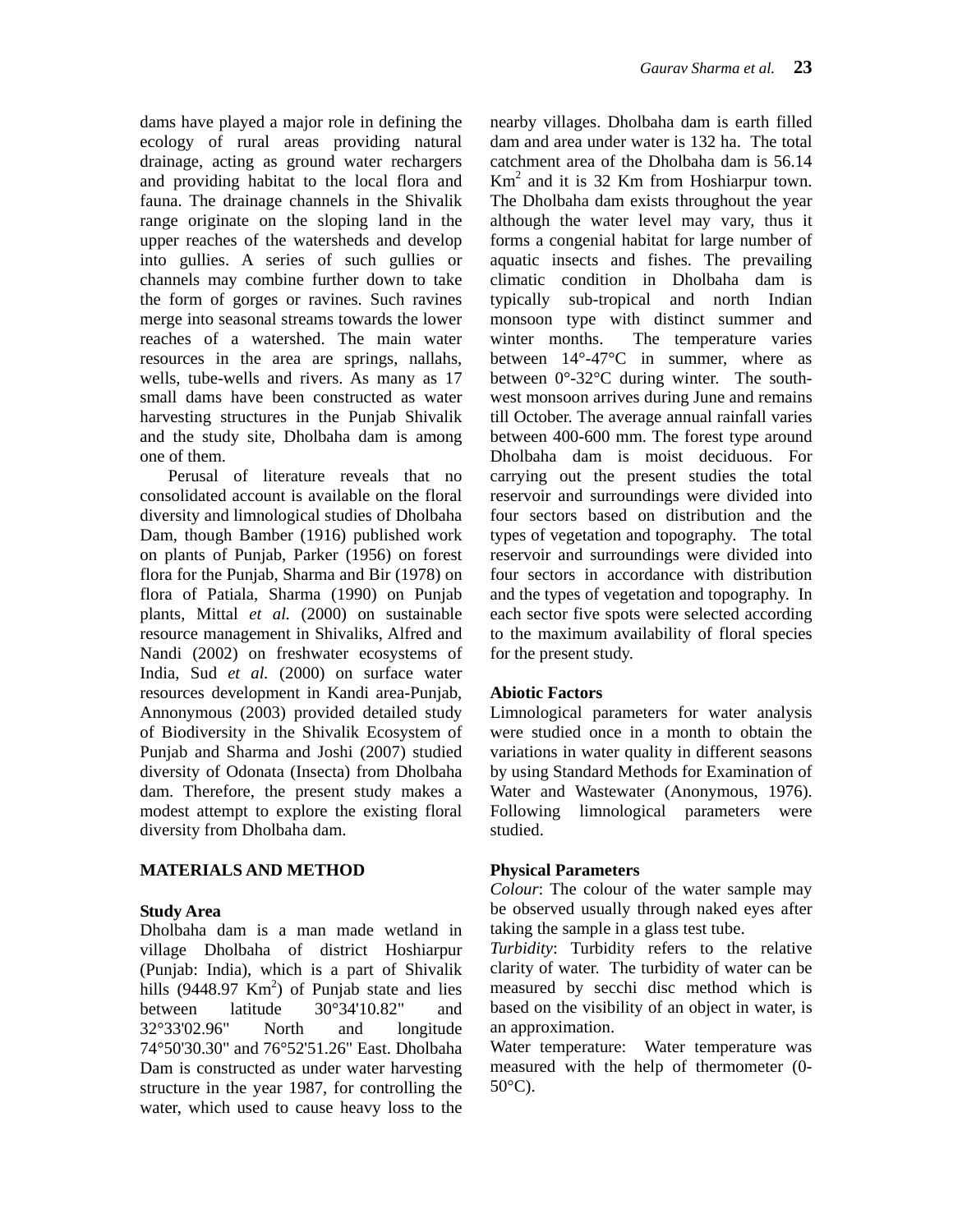#### **Chemical Parameters**

*pH*: Water pH was calculated with the help of indicator pH paper of 5-12 range.

*Dissolved Oxygen (DO)*: The levels of DO in natural water depends on the physical, chemical and biochemical activities in the water body. In the present study dissolved oxygen was estimated through modified Winkler or Iodometric method (Das, 1989). Water samples were taken from the bank of the reservoir and from a moderate depth with the help of a 250 ml BOD bottle. The bottle was first totally submerged to the approximate depth of 10 cm from the surface. Then the stopper was removed. After the bottle totally filled with water, a glass coverslide was horizontally kept in the mouth of the bottle tightly and it was taken out of water. Immediately after removing the coverslide with gentle hand,  $2 \text{ ml of MnSO}_4$  reagent and 2 ml of NaOH + NaCl were added just below the surface. Then the bottle was stoppered and mixed vigorously by inversion. The precipitate was allowed to settle. After final settling of precipitate, 2ml of conc.  $H_2SO_4$  was added with a pipette and the bottle was shaked until the precipitate got dissolved. 100 ml of the water sample was transferred to a 250 ml conical flask with the help of a volumetric pipette. It was titrated rapidly with 0.005 N standardized sodium thiosulphate solution filled in a 50 ml burette, until iodine colour of the sample was reduced to pale yellow or straw colour. Two drops of stabilized starch mixture was added to get uniform blue colour and the titration was continued rapidly but continuously until the blue colour first disappeared. The titration was discountinued at the end point. Any return of blue colour was ignored. The volume (ml.) of titrant used was recorded up to 2 decimal places. The dissolve oxygen of the water sample was calculated using following formula:

Dissolve oxygen  $(O_2)$  mg/lit. = ml. of Sodium thiosulphate consumed x 4

*Free CO<sub>2</sub> (Carbon-dioxide)*: The amount of free  $CO<sub>2</sub>$  in the water sample was determined by Titrimetric method using phenolphthalein as an indicator. 50 ml of the water sample was

taken in a Nesslers tube jar  $(200 \text{ x}^3)$ <sup>2</sup> mm) and 2 drops of phenolphthalein solution was added. (N/44) NaOH was added by a burette and stirred gently. Titration was continued until permanent pink colour appeared. The amount of free  $CO<sub>2</sub>$  is expressed in part per million (ppm). It was calculated by multiplying the number of ml of (N/44) NaOH used in titration by 20.

Mathematically it is expressed by the following formula:

Free  $CO_2$  (mg/lit.) = No. of ml. of (N/44) NaOH required for titration x 20

### **Biotic Factors**

### **Analysis of vegetation**

Detailed survey of the study site was carried out in order to find out the composition of the vegetation. Monthly collections of floral species were made regularly from the randomly selected spots. Herbarium of collected vegetation samples prepared and unidentified collection of vegetation samples were authentically identified with the help of experts and literature available in libraries of Forest Research Institute, Botanical Survey of India, Dehra Dun and Punjab State Council of Science and Technology, Chandigarh.

#### **RESULTS AND DISCUSSION**

#### **Abiotic Factors**

Climatically, the study area (Dholbaha Dam) is typically subtropical with hot summers and cold winters. There are also considerable differences in weather from season to season as well as from year to year. The whole year is divided into three seasons: winter (November to February), summer (March to June) and rainy (July to October).

#### **Physical parameters**

*Colour***:** The colour of water sample varied from light brown to dark brown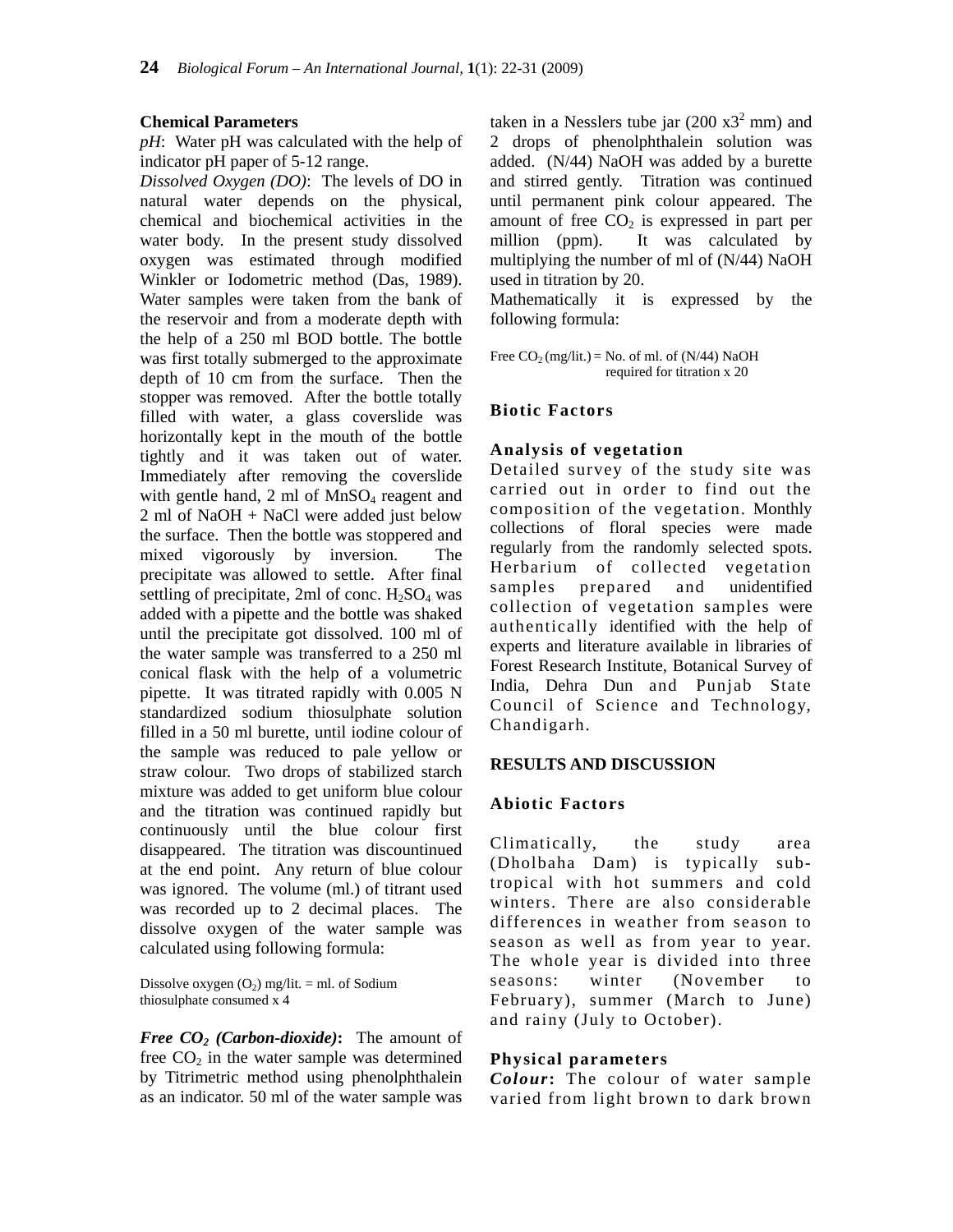during the study period 2002-2004. During the first year of study (2002- 03), the colour of water sample varied from light brown (December-May) to dark brown (June-November). During the second year of study (2003-04) colour varied from light brown (January-May) to dark brown (June-December).

*Turbidiy***:** During the first year of study (2002-03), the turbidity of reservoir water varied from minimum 31 cm (June) to maximum 38 cm (September & January). During the second year of the study (2003-04), the turbidity of reservoir water varied from minimum 32 cm (June) to 37 cm (January).

*Water temperature:* The water temperature of the reservoir has been measured at noon (12:00 pm). During the first year of study (2002-03), the water temperature varied from  $10^{0}$ C (January) to  $27.6^{\circ}$ C (August). During the second year of study (2003-04), the water temperature varied from 9.0<sup>o</sup>C (January) to  $27.3$ <sup>o</sup>C (August). The curve of water temperature of the reservoir reached its peak during August, while the minimum temperature recorded during January.

# **Chemical parameters:**

*pH***:** The pH of the reservoir water during the first year of study (2002- 03) varied from minimum 7.4 (January) to maximum 9.2 (June). During the second year of study (2003-04) the pH varied from minimum 7.2 (January) to maximum 9.2 (July). From the data, it is observed that during study period (2002-04) the reservoir water remains alkaline, however in January the water tends to become somewhat neutral.

*Dissolved oxygen:* The quantity of dissolved oxygen in reservoir water during the first year of study (2002- 03) varied from minimum 8.8 mg/lit (January) to maximum 12.1 mg/lit (July). During the second year of study (2003-04), the quantity of dissolved oxygen varied from minimum 9.2 mg/lit (January) to maximum 11.9 mg/lit (August). The curve of dissolved oxygen of reservoir water reaches its peak during July and August, while it goes down during December and January.

*Free carbon-dioxide***:** The quantity of free  $CO<sub>2</sub>$  in reservoir water during the first year of study (2002-03) varied from minimum 2.9 mg/lit (May) to 4.1 mg/lit (January). During the second year of study (2003-04), the quantity of free  $CO<sub>2</sub>$  varied from minimum 2.8 mg/lit to maximum 4.0 mg/lit (March). The amount of free  $CO<sub>2</sub>$  in the reservoir water varies and remains somewhat same except May month when a sharp down fall occurs. The data analysed on all these six limnological parameters recorded monthly during 2002-2004 are given in Table 1, 2.

# **Biotic Factors**

# **Analysis of vegetation**

The forest type around Dholbaha Dam is moist deciduous. The study site and surrounding area is rich in flora. Floristic composition is the major anatomical characters of the plant community. Thus, a detailed survey of the vegetation was carried out in and around the study site during the study period 2002-04. A total of 82 plant species, including 15 Algae, 6 Pteridophytes, 1 Gymnosperm and 60 angiosperms (13 trees, 8 shrubs, 4 climbers, 1 parasite, 9 herbs, 10 grasses and 15 aquatic & wetland vegetation) were recorded from all the four sectors of study sites. Table-3 shows the sector-wise details of the plant community.

**SECTOR-I:** A total of 69 species of plants were recorded during the study period, which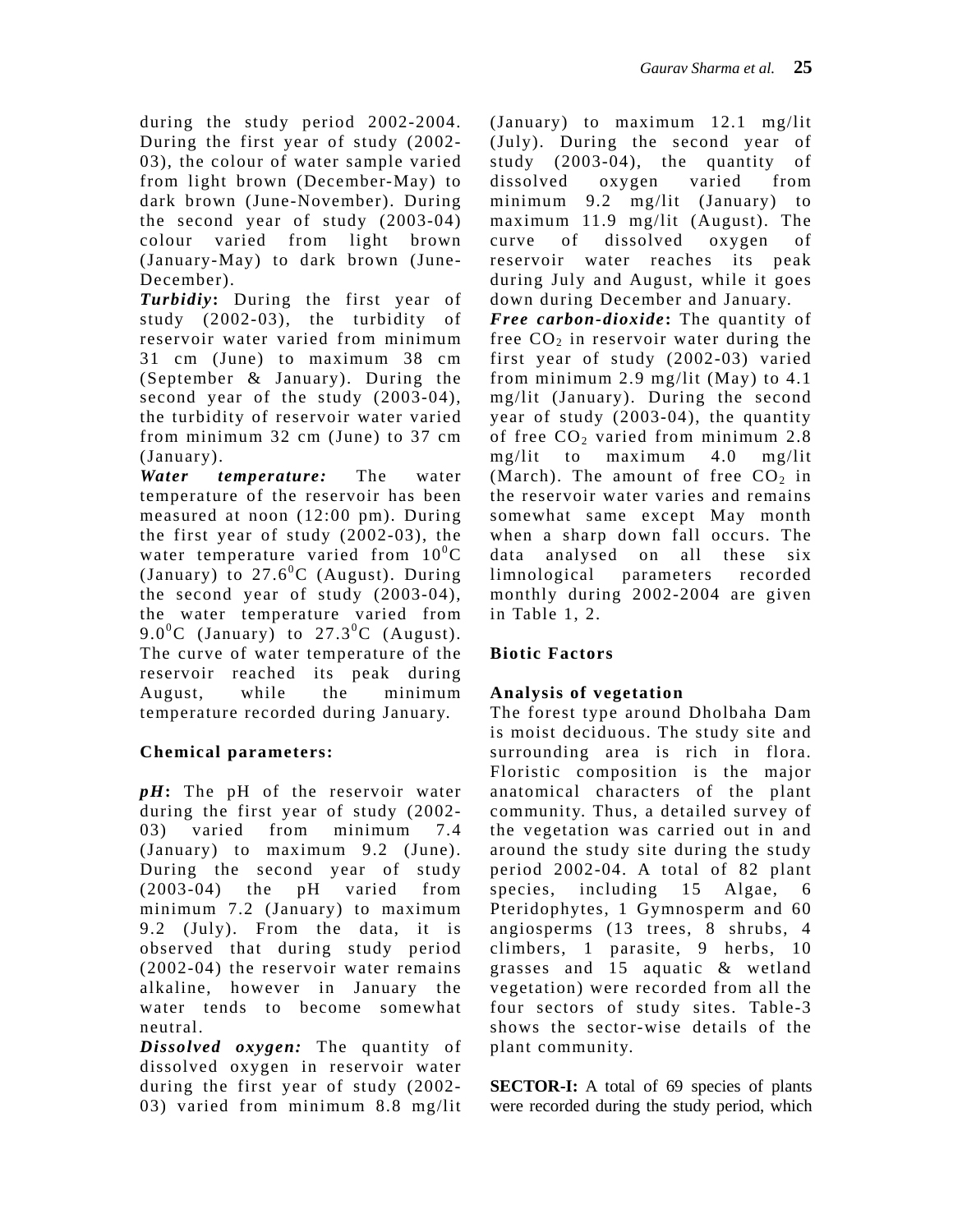included 15 species of algae, 5 species of pteridophytes, 1 species of gymnosperm, 48 species of angiosperms (10 species of trees, 7 species of shrubs, 3 species of climbers, 1 species of parasite, 7 species of herbs, 9 species of grasses and 11 species of aquatic and wetland vegetation). This sector in terms of algae was mainly dominated by *Spirogyra grossii* Schemidle, *S. maxima* (Hassall) followed by *Diatoma elongatum* Ag. and *Ulothrix variabilis* (Kutz). In terms of pteridohytes the dominant species was *Dryopteris cochleata* (Buch.-Ham.) followed by *Adiantum incisum* Forssk. and *Equisetum debile* Roxb. In terms of forest the dominant species was *Pinus roxubrghii* Sarg and *Acacia nilotica* (Linn.) followed by *Dalbergia sissoo* Roxb., *Ficus palmata* Forssk. and *Morus alba* Linn. In terms of shrubs the dominant species was *Adhatoda zeylanica* Medik., *Lantana camera* Linn. and *Ipomoea carnea* Jacq. followed by *Withania somnifera* (Linn.). The ground vegetation was dominated by *Euphorbia hirta* Linn. and *Xanthium indicum* Koen. followed by *Cannabis sativa* Linn. and *Solanum nigram* Linn., *Phragmites karka* (Retz.), *Saccharum bengalense* Retz. and *Themeda anathera* (Neesex-Steud). The aquatic and wetland vegetation of this site was dominated by *Cyperus rotundus* Linn., *Hydrilla verticillata* (Linn.), *Typha angustata* Bory & Chaub., *Polygonum barbatum* Linn and *Potamogeton pectinatus* Linn.

**SECTOR-II:** A total of 53 species of plants were recorded during the study period, which included 15 species of algae, 4 species of pteridophytes, 34 species of angiosperms (5 species of trees, 7 species of shrubs, 2 species of climbers, 1 species of parasite, 6 species of herbs, 5 species of grasses and 8 species of aquatic and wetland vegetation). This sector in terms of algae was mainly dominated by *Spirogyra hyalina* Cleve, *S. rivularis* (Hassall) followed by *Ulothrix variabilis* (Kutz) and *Zygnema cruciatum* (Vaucher). In terms of pteridohytes the dominant species was *Dryopteris cochleata* (Buch.-Ham.) followed by *Equisetum debile* Roxb. In terms of forest the dominant species was *Acacia nilotica* (Linn.), *Bombax ceiba* Linn. followed by *Dalbergia sissoo* Roxb., and *Morus alba* Linn. In terms of shrubs the dominant species was *Ipomoea carnea* Jacq., *Lantana camera* Linn., *Adhatoda zeylanica* Medik. and followed by *Withania somnifera* (Linn.). The ground vegetation was dominated by *Xanthium indicum* Koen. And *Euphorbia hirta* Linn. followed by *Cannabis sativa* Linn. and *Solanum nigram* Linn., *Saccharum bengalense* Retz. and *Phragmites karka* (Retz.). The aquatic and wetland vegetation of this site was dominated by *Hydrilla verticillata* (Linn.), *Cyperus rotundus* Linn., *Polygonum barbatum* Linn. and *Typha angustata* Bory & Chaub.

**SECTOR-III:** A total of 53 species of plants were recorded during the study period, which included 15 species of algae, 5 species of pteridophytes, 33 species of angiosperms (7 species of trees, 5 species of shrubs, 1 species of climbers, 1 species of parasite, 5 species of herbs, 7 species of grasses and 7 species of aquatic and wetland vegetation). This sector in terms of algae was mainly dominated by *Spirogyra gibberosa* Jao, *S. maxima* (Hassall) followed by *Diatoma elongatum* Ag. and *Closterium moniliferum* (Bory.). In terms of pteridohytes the dominant species was *Dryopteris cochleata* (Buch.-Ham.) followed by *Adiantum incisum* Forssk. and *Marsilea minuta* Linn. In terms of forest the dominant species was *Dalbergia sissoo* Roxb. followed by *Acacia nilotica* (Linn.), *Ficus palmata* Forssk. and *Morus alba* Linn. In terms of shrubs the dominant species was *Lantana camera* Linn., *Adhatoda zeylanica* Medik. and *Ipomoea carnea* Jacq. followed by *Ziziphus nummularia* (Burm.). The ground vegetation was dominated by *Euphorbia hirta* Linn. and *Xanthium indicum* Koen. followed by *Cannabis sativa* Linn. and *Solanum nigram* Linn., *Saccharum bengalense* Retz., *Phragmites karka* (Retz.) and *Themeda anathera* (Neesex-Steud). The aquatic and wetland vegetation of this site was dominated by *Hydrilla verticillata* (Linn.), *Typha angustata* Bory & Chaub., *Wolffia globosa* (Roxb.) and *Rotala rotundifolia* (Roxb.).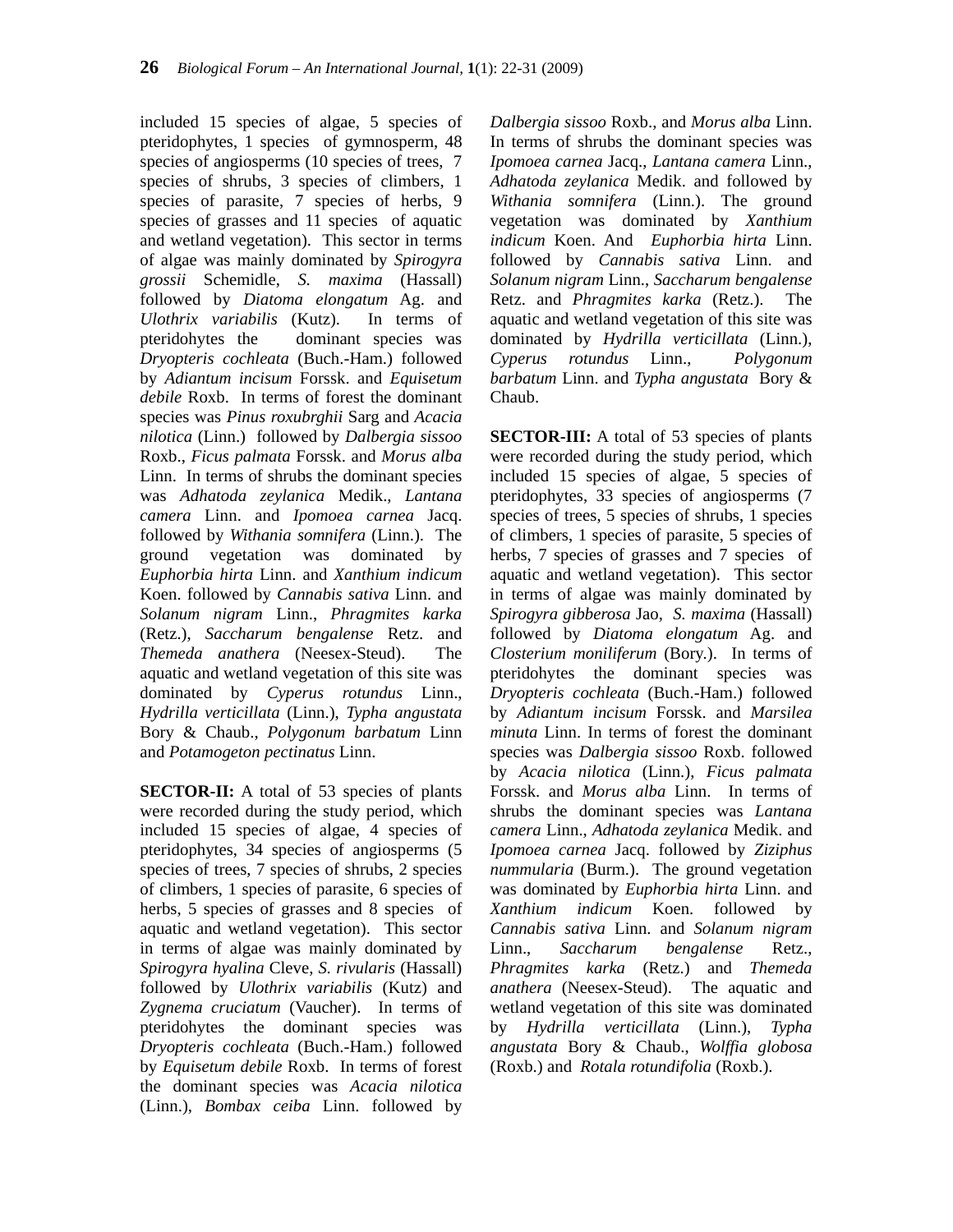**SECTOR-IV:** A total of 60 species of plants were recorded during the study period, which included 15 species of algae, 5 species of pteridophytes, 1 species of gymnosperm, 39 species of angiosperms (7 species of trees, 5 species of shrubs, 3 species of climbers, 1 species of parasite, 7 species of herbs, 7 species of grasses and 9 species of aquatic and wetland vegetation). This sector in terms of algae was mainly dominated by *Spirogyra hyalina* Cleve, *S. spreeiana* Robenh. followed by *Ulothrix variabilis* (Kutz) and *Diatoma elongatum* Ag.. In terms of pteridohytes the dominant species was *Adiantum incisum* Forssk. followed by *Dryopteris cochleata* (Buch.-Ham.) and *Equisetum debile* Roxb. In terms of forest the dominant species was *Acacia nilotica* (Linn.) and *Pinus roxubrghii* Sarg followed by *Dalbergia sissoo* Roxb., *Morus alba* Linn and *Ficus palmata* Forssk.. In terms of shrubs the dominant species was *Lantana camera* Linn. and *Adhatoda zeylanica* Medik. followed by *Agave angustifolia* Haw. The ground vegetation was dominated by *Euphorbia hirta* Linn. and *Cannabis sativa* Linn. followed by *Solanum nigram* Linn., *Saccharum bengalense* Retz., *Phragmites karka* (Retz.) and *Vetiveria zizanioides* (Linn.). The aquatic and wetland vegetation of this site was dominated by *Typha angustata* Bory & Chaub., *Cyperus rotundus* Linn., *Hydrilla verticillata* (Linn.), *Polygonum barbatum* Linn and *Eichhornia crassipes* (Mart.).

The presence of light brown or dark brown colour in water sample of Dholbaha dam indicates the presence of algae, weeds, humus, peat, iron, copper, manganese metals etc., and is free from industrial pollution. As the turbidiy of reservoir water during the study period (2002-04) varied between 31 cm to 38 cm is better for survival of water life. The water temperature of the reservoir varied from  $9^0C$  to  $27.6^0C$  during the study period, is better for survival of fauna and flora. As the pH of reservoir water is alkaline, it is a shine of healthy water body. As the dissolved oxygen of reservoir water varied from 8.8 mg/lit to 12.1 mg/lit, that

considered study site healthy. The temperature also affects the dissolved oxygen, as oxygen is more soluble in cold than in warm water. During study period  $(2002-04)$ , free  $CO<sub>2</sub>$  varied from 2.8 mg/lit to 4.1 mg/lit, that considered study site healthy. Temperature is the most important abiotic factor, which acts on insects directly in a variety of ways. The movement of body, respiration, circulation, digestion, development of their eggs, larvae *etc.* depend upon the external temperature. Temperatures below  $25^{\circ}$ C slowed the activity whereas an optimal temperature above  $30^{\circ}$ C increased activity (Jacobs, 1955). Mittal *et al.* (2000) reported that the Punjab shivalik falls in the sub- moist to humid and less hot region, with a temperature varies from a minimum  $2^{0}$ C in winters to a maximum of about  $42^{\circ}$ C in summers and the average annual rainfall varies between 400 mm to 600 mm. Bamber (1916), Parker (1956), Sharma and Bir (1978) and Sharma (1990) worked on flora of Punjab and Annonymous (2003) provided detailed study of Biodiversity in the Shivalik Ecosystem of Punjab. Therefore, the present study made an attempt to explore floral diversity and limnological perameters of Dholbaha Dam, which will help to provide the base for future studies of wetlands and waterbodies. The limnological study of the Dholbaha Dam indicates that the study area is free from pollution and rich in floral diversity.

#### **ACKNOWLEDGEMENTS**

The authors are thankful to Dr. J.R.B. Alfred, the Ex-Director, Zoological Survey of India, Kolkata, Dr. Arun Kumar, Ex-Additional Director, Zoological Survey of India, Dehra Dun, Professor B.D. Joshi, Department of Zoology and Environmental Science, Gurukul Kangri Vishwavidayalaya, Haridwar for the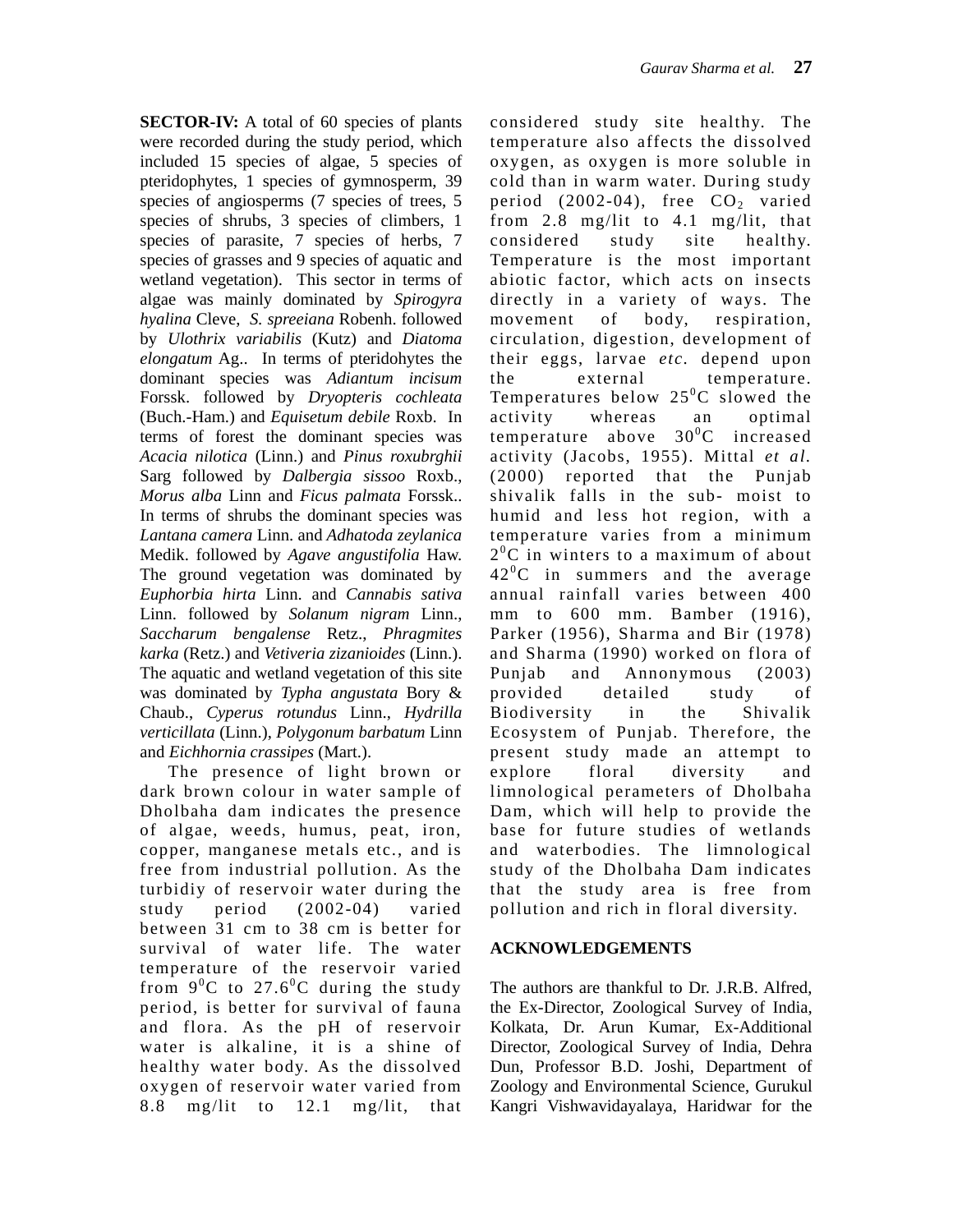necessary permission and facilities provided. Financial assistance provided by the Ministry of Environment and Forests, Govt. of India, New Delhi and Punjab State Council of Science and Technology, Chandigarh for conducting this research work, is also gratefully acknowledged.

#### **REFERENCES**

- Alfred, J.R.B. and Nandi, N.C. 2002. Wetlands: Freshwater ecosystems of India. pp.165- 193. *Ecosytems of India* (Ed. Alfred *et.al.)*. ENVIS Centre, Zoological Survey of India, Kolkata. 410 pp.
- Anonymous. 1976. *Standard Methods for Examination of Water and Wastewater.* Amer. Publ. Health Assoc.,  $14^{\text{th}}$  ed.: 1193 pp.
- Anonymous. 2003. *Biodiversity in the Shivalik Ecosystem of Punjab, India.* Punjab State Council for Science and Technology. 708pp.
- Bamber, C.J. 1916. *Plants of Punjab.* Govt. Printing Press, Lahore. Reprinted 1976 by Bishen Singh Mahinder Pal singh, Dehra Dun, India.
- Das, S.M. 1989. *Handbook of Limnology & Water Pollution*. South Asian Publishers, New Delhi. 174 pp.
- Jacobs, M.E. 1955. Studies on territorialism and sexual selection in dragonflies. *Ecology,* **36**: 566-585.
- Parker, R.N. 1956. Forest flora for the Punjab with Hazara and Delhi. Govt. Printing Press, Lahore. Reprinted 1973 by Bishen Singh Mahinder Pal singh, Dehra Dun, India.
- Sharma. G and Joshi, P.C. 2007. Diversity of Odonata (Insecta) from Dholbaha dam (Distt. Hoshiarpur) in Punjab Shivalik, India. *Journal of Asia-Pacific Entomology*, **10**(2): 177-180.
- Sharma, M. 1990. Punjab plants-Check list. Bishen Singh Mahinder Pal singh, Dehra Dun, India.
- Sharma, M and Bir, S.S. 1978. Flora of Patiala. Punjabi University, Patiala.
- Sud, S.C., Khangura, D.S. and Gupta, A.K. 2000. Surface water resources development in Kandi Area, Punjab. pp.335-343. In: Fifty years of Research on Sustainable Resource Management in Shivaliks by Central Soil and water Conservation Research Centre, Chandigarh. 506pp.
- Mittal, S.P., Aggarwal, R.K. and Sarma, J.S. 2000. In 'Fifty years of research on sustainable resource management in Shivaliks'. *Central Soil and Water Conservation Research Center, Chandigarh.* 506 pp.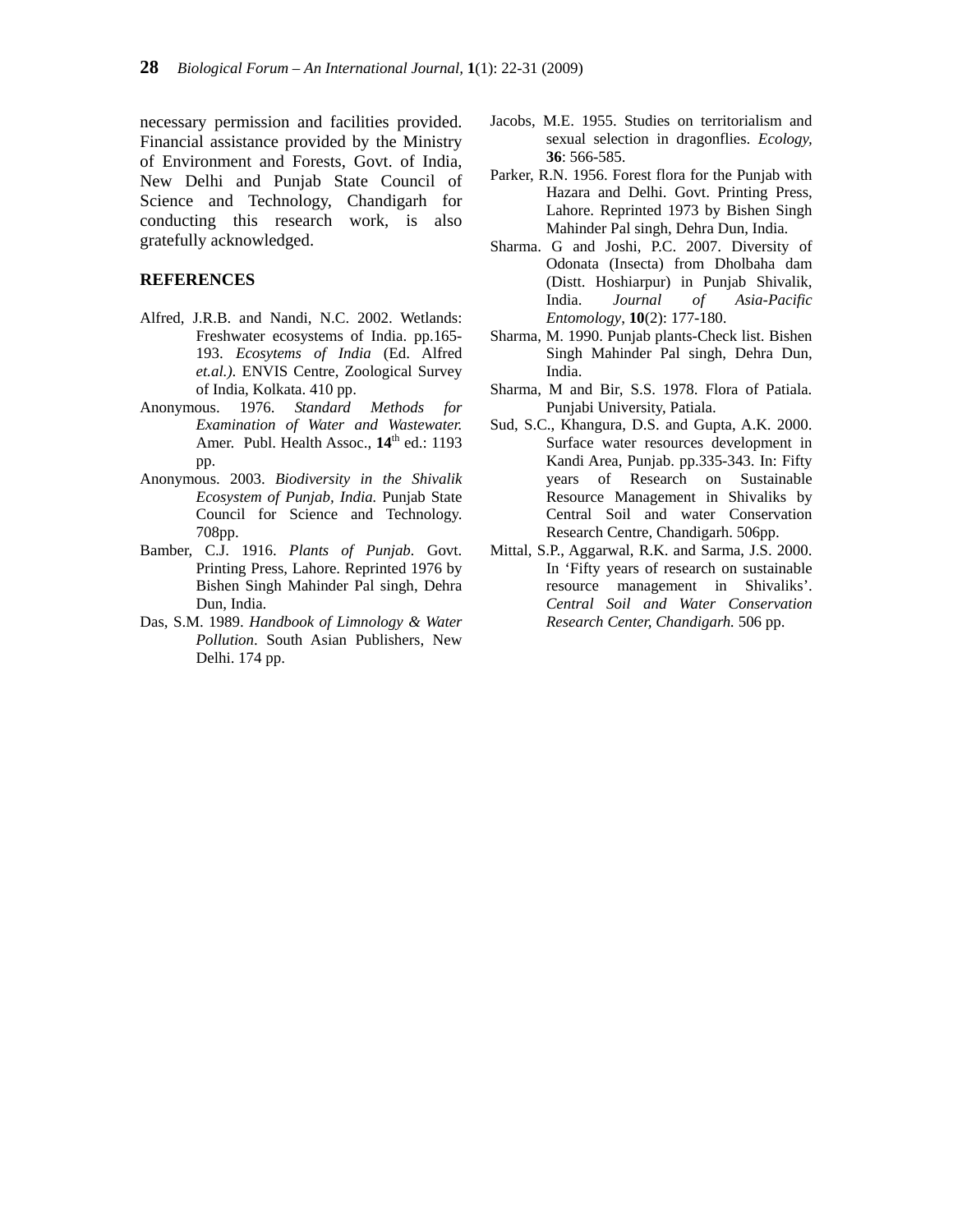| Months | Water colour | Turbidity | Water           | $\mathbf{p}$ H | <b>DO</b> | Free            |
|--------|--------------|-----------|-----------------|----------------|-----------|-----------------|
|        |              | (cm.)     | temp.           |                | (mg/lit)  | CO <sub>2</sub> |
|        |              |           | $(^{\bullet}C)$ |                |           | (mg/lit)        |
| Oct.   | Dark brown   | 34.5      | 23.0            | 8.2            | 10.8      | 3.4             |
| Nov.   | Dark brown   | 35.0      | 20.0            | 8.5            | 10.4      | 3.8             |
| Dec.   | Light brown  | 36.0      | 12.0            | 8.0            | 9.6       | 3.9             |
| Jan.   | Light brown  | 38.0      | 10.0            | 7.4            | 8.8       | 4.1             |
| Feb.   | Light brown  | 36.0      | 12.0            | 7.8            | 9.5       | 4.0             |
| March  | Light brown  | 35.0      | 17.4            | 8.6            | 11.2      | 3.8             |
| April  | Light brown  | 32.0      | 23.0            | 8.2            | 10.9      | 3.2             |
| May    | Light brown  | 34.0      | 26.0            | 8.8            | 11.4      | 2.9             |
| June   | Dark brown   | 31.0      | 27.0            | 9.2            | 11.8      | 3.4             |
| July   | Dark brown   | 35.0      | 26.5            | 9.1            | 12.1      | 3.6             |
| Aug.   | Dark brown   | 36.0      | 27.6            | 8.7            | 11.5      | 3.9             |
| Sept.  | Dark brown   | 38.0      | 24.0            | 8.5            | 11.1      | 3.8             |

Table 1. Limnological Parameters of Dholbaha Dam during 2002-03

Table 2. Limnological Parameters of Dholbaha Dam during 2003-04

| <b>Months</b> | <b>Water colour</b> | Turbidity<br>(cm.) | Water<br>temp.      | $\mathbf{p}$ H | <b>DO</b><br>(mg/lit) | Free<br>CO <sub>2</sub> |
|---------------|---------------------|--------------------|---------------------|----------------|-----------------------|-------------------------|
|               |                     |                    | $(\lq\,\mathbf{C})$ |                |                       | (mg/lit)                |
| Oct.          | Dark brown          | 35.0               | 22.0                | 8.0            | 10.6                  | 3.5                     |
| Nov.          | Dark brown          | 36.0               | 19.0                | 8.3            | 10.2                  | 3.6                     |
| Dec.          | Dark brown          | 35.0               | 11.0                | 7.8            | 9.7                   | 3.8                     |
| Jan.          | Light brown         | 37.0               | 9.0                 | 7.2            | 9.2                   | 3.9                     |
| Feb.          | Light brown         | 36.0               | 11.8                | 7.6            | 9.4                   | 3.8                     |
| March         | Light brown         | 34.5               | 16.6                | 8.4            | 10.9                  | 4.0                     |
| April         | Light brown         | 33.0               | 22.5                | 8.0            | 10.8                  | 3.6                     |
| May           | Light brown         | 35.0               | 25.0                | 8.5            | 11.2                  | 2.8                     |
| June          | Dark brown          | 32.0               | 26.4                | 9.0            | 11.6                  | 3.2                     |
| July          | Dark brown          | 34.0               | 26.8                | 9.2            | 11.4                  | 3.4                     |
| Aug.          | Dark brown          | 36.0               | 27.3                | 8.7            | 11.9                  | 3.8                     |
| Sept.         | Dark brown          | 35.0               | 23.8                | 8.4            | 11.2                  | 3.5                     |

Table 3. Floristic composition of four sectors in and around Dholbaha dam during 2002-04

| Sl. | <b>Plant species</b>           | <b>Sector</b> | <b>Sector</b> | <b>Sector</b> | <b>Sector</b> |
|-----|--------------------------------|---------------|---------------|---------------|---------------|
| No. |                                |               |               | Ш             |               |
| (A) | <b>ALGAE</b>                   |               |               |               |               |
|     | Closterium moniliferum (Bory.) |               |               |               |               |
| 2.  | Diatoma elongatum Ag.          |               |               |               |               |
| 3.  | Mougeotia caelestis Transeau   |               |               |               |               |
| 4.  | M. ovalis (Hassall)            |               |               |               |               |
| 5.  | Spirogyra gibberosa Jao        |               |               |               |               |
| 6.  | S. grossii Schmidle            |               |               |               |               |
|     | S. hyalina Cleve               |               |               |               |               |
| 8.  | S. lagerheimii Wittrock        |               |               |               |               |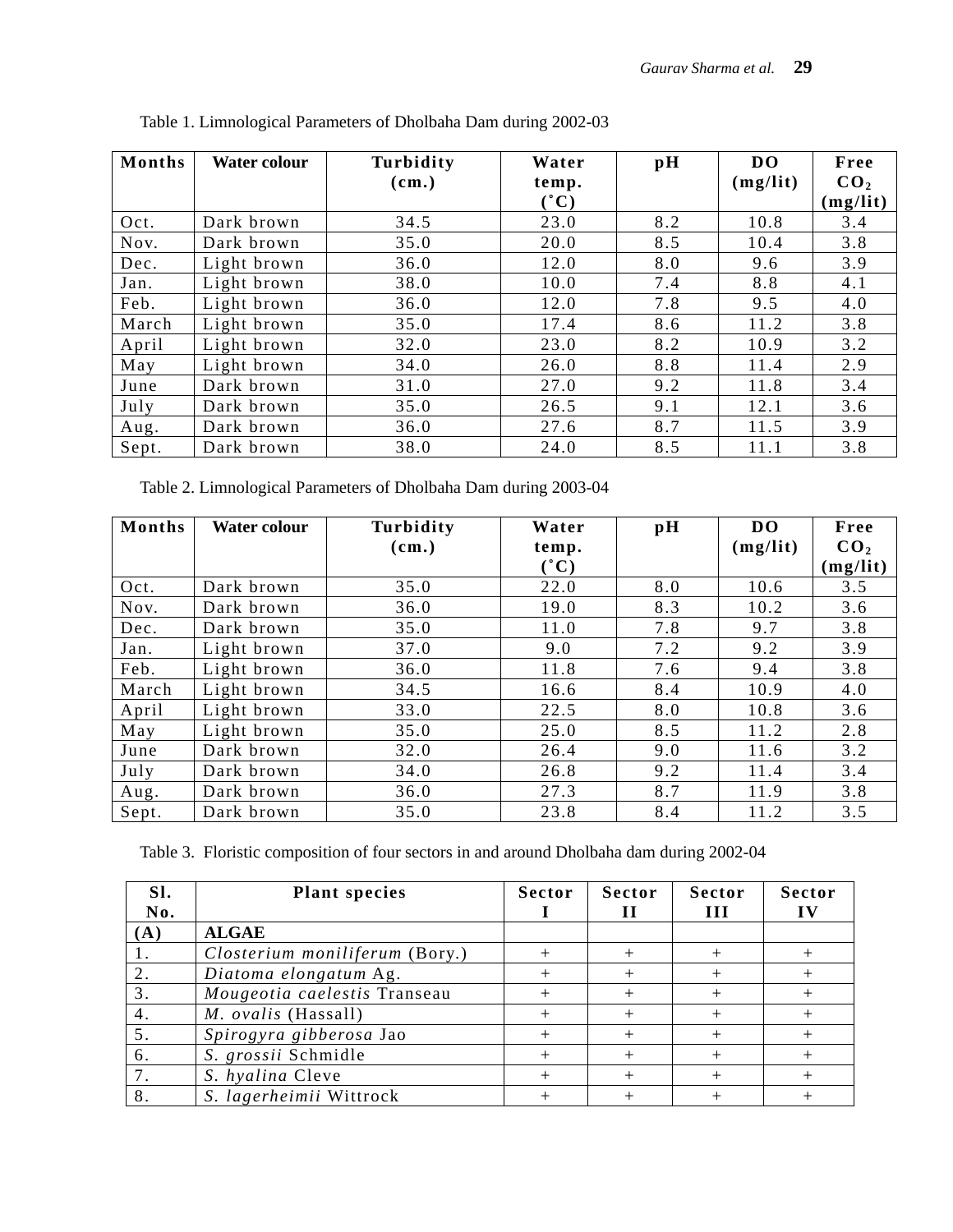| 9.                | S. minutifossa Jao                |                            |                            |                              |                                  |
|-------------------|-----------------------------------|----------------------------|----------------------------|------------------------------|----------------------------------|
| 10.               | S. maxima (Hassall)               | $\boldsymbol{+}$<br>$^{+}$ | $\pm$<br>$\qquad \qquad +$ | $\boldsymbol{+}$<br>$^{+}$   | $\pm$<br>$\ddot{}$               |
| 11.               | S. rivularis (Hassall)            | $\qquad \qquad +$          | $+$                        | $\! +$                       | $\pm$                            |
| 12.               | S. spreeiana Robenh.              | $\ddot{}$                  | $\qquad \qquad +$          | $\ddot{}$                    | $\ddag$                          |
| 13.               | Ulothrix variabilis (Kutz.)       | $\ddot{}$                  | $\pm$                      | $\ddag$                      | $\pm$                            |
| 14.               | Zygnema cruciatum (Vaucher)       | $\qquad \qquad +$          | $\pm$                      | $\ddot{}$                    | $\pm$                            |
| 15.               | Z. vaucherii Ag.                  | $+$                        | $\ddot{}$                  |                              | $\pm$                            |
| (B)               | <b>PTERIDOPHYTES</b>              |                            |                            |                              |                                  |
| 16.               | Adiantum incisum Forssk.          | $\! + \!$                  |                            | $\boldsymbol{+}$             |                                  |
| 17.               | Cheilanthes bicolor (Roxb.)       | $\overline{\phantom{a}}$   |                            |                              | $\boldsymbol{+}$                 |
| 18.               | Christella dentate (Forssk.)      | $\qquad \qquad +$          | $\boldsymbol{+}$           | $\qquad \qquad +$            |                                  |
| 19.               | Dryopteris cochleata (Buch.-Ham.) | $^{+}$                     | $\qquad \qquad +$          | $^{+}$                       | $\boldsymbol{+}$                 |
| 20.               | Equisetum debile Roxb.            | $\boldsymbol{+}$           |                            |                              | $\boldsymbol{+}$                 |
| 21.               | Marsilea minuta Linn.             | $\ddot{}$                  |                            | $\ddot{}$                    | $\pm$                            |
| (C)               | <b>GYMNOSPERM</b>                 |                            |                            |                              |                                  |
| 22.               | Pinus roxburghii Sarg.            | $\boldsymbol{+}$           | $\overline{\phantom{a}}$   | $\overline{\phantom{a}}$     | $\boldsymbol{+}$                 |
| (D)               | <b>ANGIOSPERMS</b>                |                            |                            |                              |                                  |
| (i)               | <b>Trees</b>                      |                            |                            |                              |                                  |
| 23.               | Acacia catechu (Linn.)            | $\overline{\phantom{0}}$   | $+$                        | $\overline{\phantom{a}}$     | $\boldsymbol{+}$                 |
| 24.               | A. modesta Wall.                  | $^{+}$                     |                            |                              |                                  |
| 25.               | A. nilotica (Linn.)               | $\overline{\phantom{a}}$   | $\overline{\phantom{0}}$   | $\ddot{}$                    | $\qquad \qquad -$                |
| 26.               | Azadirachita indica Juss.         | $\qquad \qquad +$          | $\overline{\phantom{a}}$   | $\qquad \qquad +$            | $\pm$                            |
| $\overline{27}$ . | Bombax ceiba Linn.                | $\ddot{}$                  |                            | $\ddot{}$                    | $\qquad \qquad +$                |
| 28.               | Citrus aurantifolia (Christon)    | $\ddot{}$                  |                            | $\blacksquare$               |                                  |
| 29.               | Dalbergia sissoo Roxb.            | $\ddot{}$                  | $\boldsymbol{+}$           | $^{+}$                       | $\boldsymbol{+}$                 |
| 30.               | Euphorbia royleana Boiss          | $\ddot{}$                  | $\overline{\phantom{0}}$   | $\overline{\phantom{a}}$     | $\overline{\phantom{a}}$         |
| 31.               | Ficus palmata Forssk              | $^{+}$                     | $\overline{\phantom{a}}$   | $\qquad \qquad +$            | $\boldsymbol{+}$                 |
| 32.               | Morus alba Linn.                  | $\ddot{}$                  | $\qquad \qquad +$          | $^{+}$                       | $\pm$                            |
| 33.               | Phoenix sylvestris (Linn.)        |                            | $\boldsymbol{+}$           |                              |                                  |
| 34.               | Prosopis juliflora (Swartz)       | $\ddot{}$                  |                            | $\qquad \qquad \blacksquare$ |                                  |
| 35.               | Toona ciliata M. Roem.            | $\qquad \qquad +$          | $\frac{1}{2}$              | $\qquad \qquad +$            |                                  |
| (ii)              | <b>Shrubs</b>                     |                            |                            |                              |                                  |
| 36.               | Agave angustifolia Haw.           | $\boldsymbol{+}$           | $\boldsymbol{+}$           |                              | $\boldsymbol{+}$                 |
| 37.               | Adhatoda zeylanica Medik.         | $\pm$                      | $\boldsymbol{+}$           |                              | $\boldsymbol{+}$                 |
| 38.               | Dodonaea angustifolia Linn.       | $\boldsymbol{+}$           |                            |                              | $\begin{array}{c} + \end{array}$ |
| 39.               | Ipomoea carnea Jacq.              | $^{+}$                     | $+$                        | $+$                          |                                  |
| 40.               | Lantana camera Linn.              | $+$                        | $\boldsymbol{+}$           | $\boldsymbol{+}$             | $\boldsymbol{+}$                 |
| 41.               | Withania somnifera (Linn.)        | $+$                        | $\boldsymbol{+}$           |                              |                                  |
| 42.               | Ziziphus mauritiana Lam.          |                            |                            |                              |                                  |
| 43.               | Z. nummularia (Burm.)             | $\overline{+}$             |                            | $+$                          | $\boldsymbol{+}$                 |
| (iii)             | Climbers                          |                            |                            |                              |                                  |
| 44.               | Asparagus curillus Buch-Ham.      | $\boldsymbol{+}$           | $+$                        | $\overline{\phantom{a}}$     | $\boldsymbol{+}$                 |
| 45.               | Cayratia trifolia (Linn.)         | $+$                        |                            | $\overline{\phantom{a}}$     |                                  |
| 46.               | Mimosa himalayana Gamble          |                            |                            |                              | $\boldsymbol{+}$                 |
| 47.               | Vallaris solanacea (Roth.)        | $+$                        | $+$                        | $+$                          | $\boldsymbol{+}$                 |
| (iv)              | Parasite                          |                            |                            |                              |                                  |
| 48.               | Cuscuta reflexa Roxb.             | $+$                        | $\boldsymbol{+}$           | $+$                          | $^{+}$                           |
| (v)               | <b>Herbs</b>                      |                            |                            |                              |                                  |
| 49.               | Ageratum conyzoides Linn.         | $\boldsymbol{+}$           | $\overline{\phantom{a}}$   | $\overline{\phantom{a}}$     | $\boldsymbol{+}$                 |